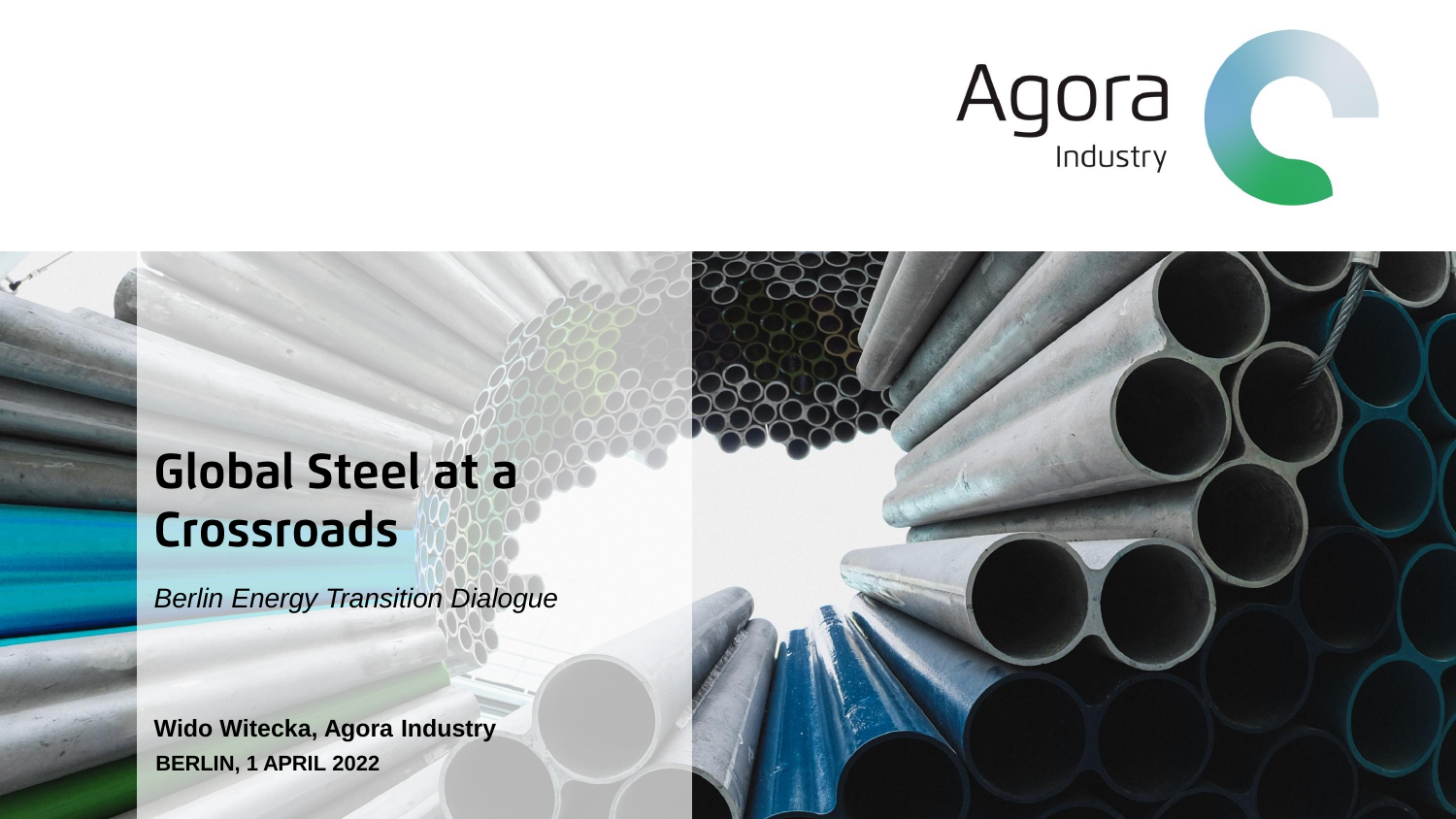### **The global steel sector is at a crossroads: Before 2030, 71% of existing coal-based blast furnaces (1.090 Mt) will reach the end of their working life and require major reinvestments**



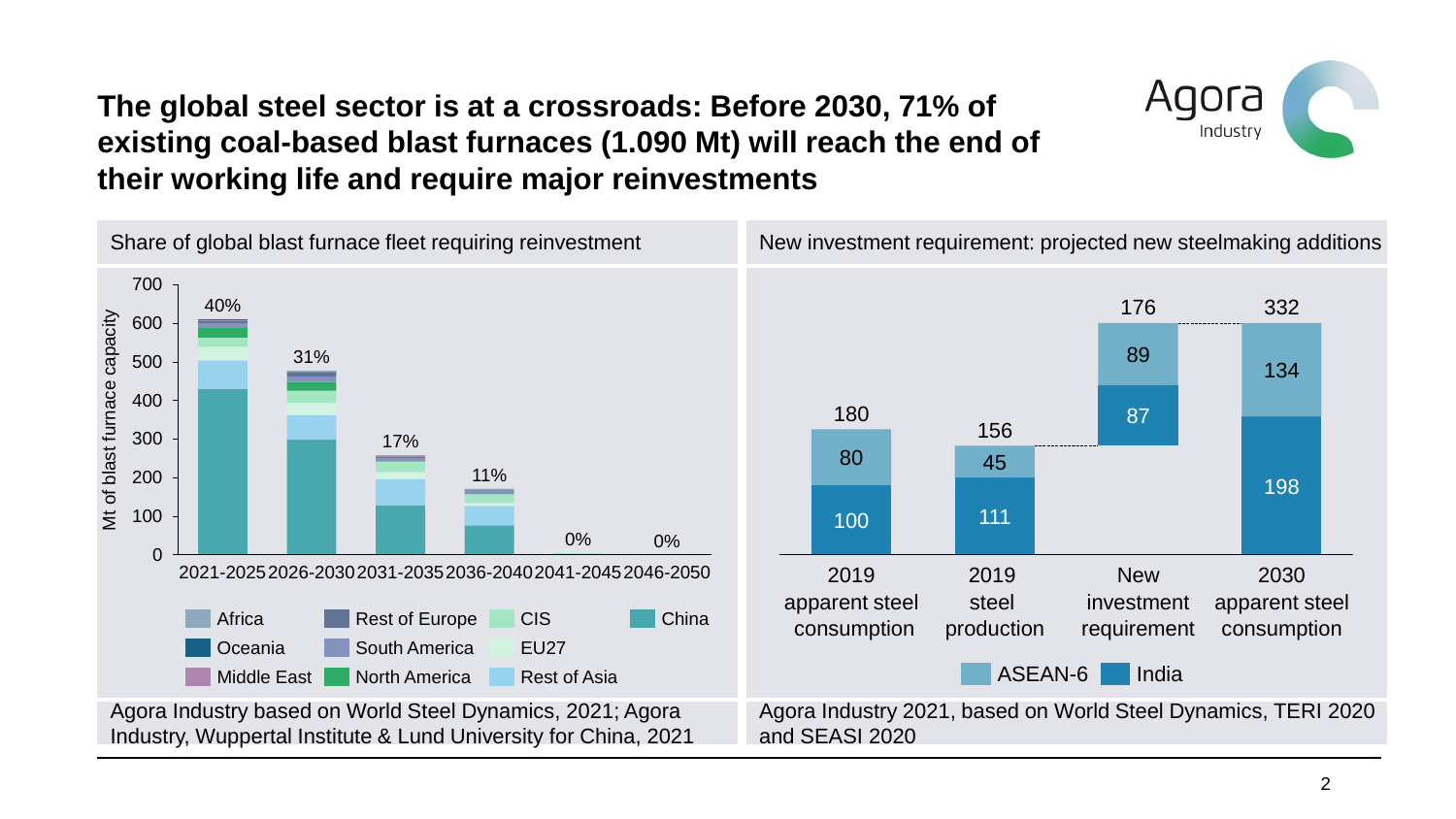

## **Due to the long lifetimes of steelmaking assets, the investment decisions in the 2020s will be crucial**

Technical lifetime of coal-based primary steel production capacity and timeframe to achieve Net-Zero 2050



\* South Korea and South Africa have announced carbon neutrality targets. Russia's and Turkey's target are not official yet. All others have Agora Industry, 2021announced net zero targets. \*\*n/a; no target \*\*\* 15 years lifetime in advanced economies; 20 years lifetime in emerging economies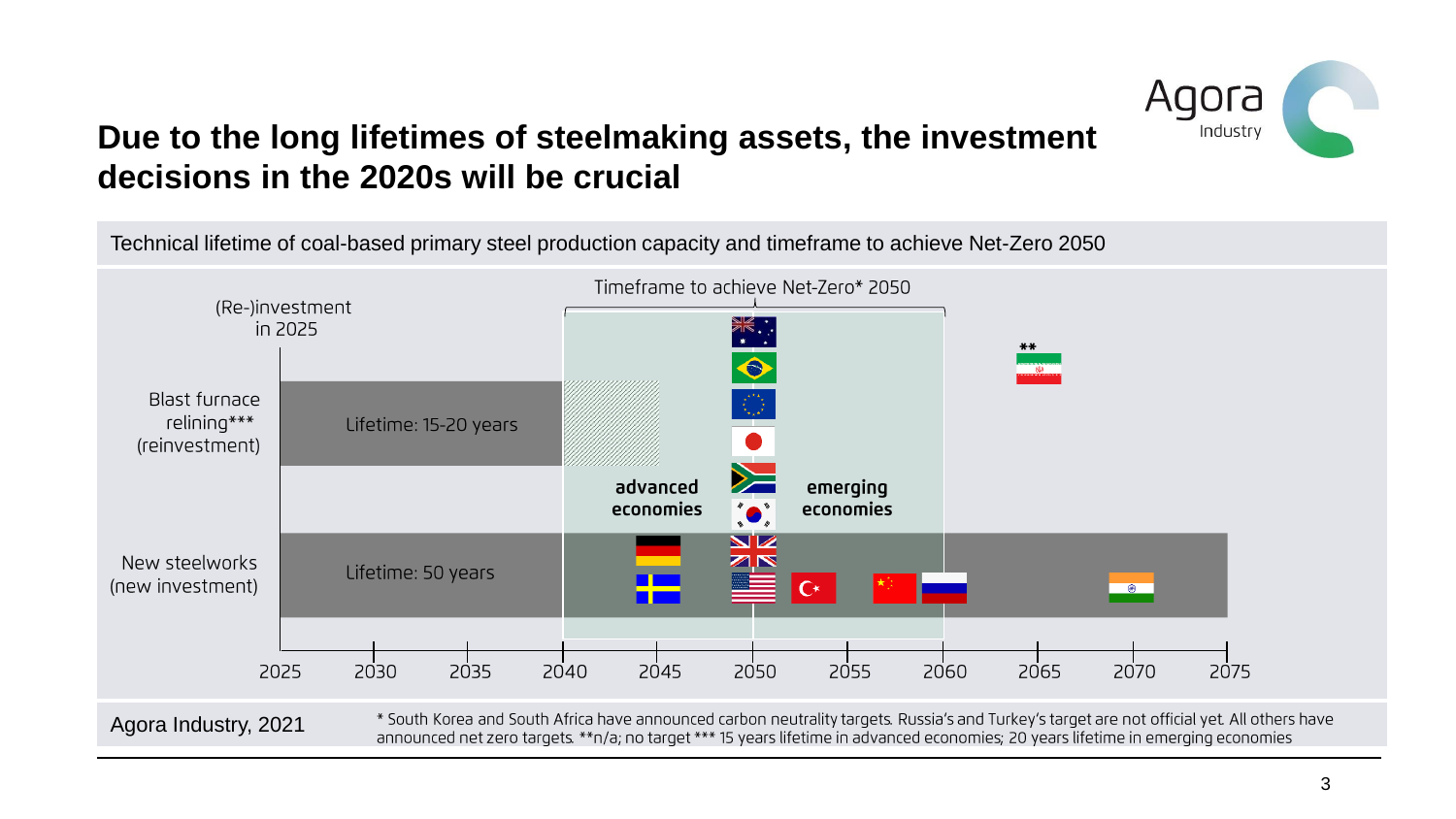## **Low-carbon steelmaking technologies are ready to be deployed now – and the project pipeline of announcements to build them before 2030 is growing rapidly**





\*Steel produced by using direct iron reduction technology with hydrogen or natural gas.

gora

Industry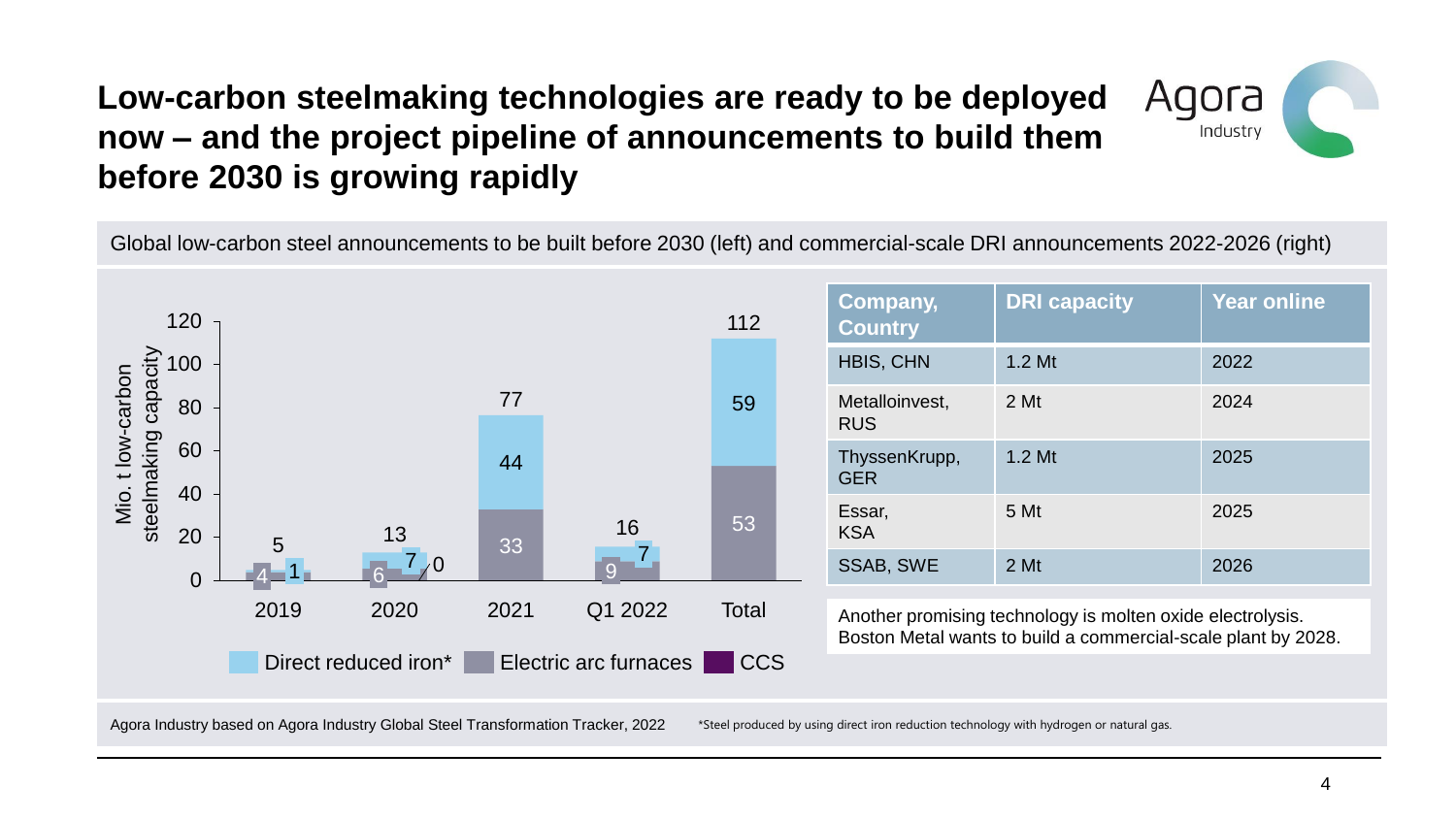## **No steel company worldwide is working on the commercialization of CCS on coal-based blast furnaces. (Re-)investing into blast furnaces in the 2020s may be a dead-end road**



Agora

Industry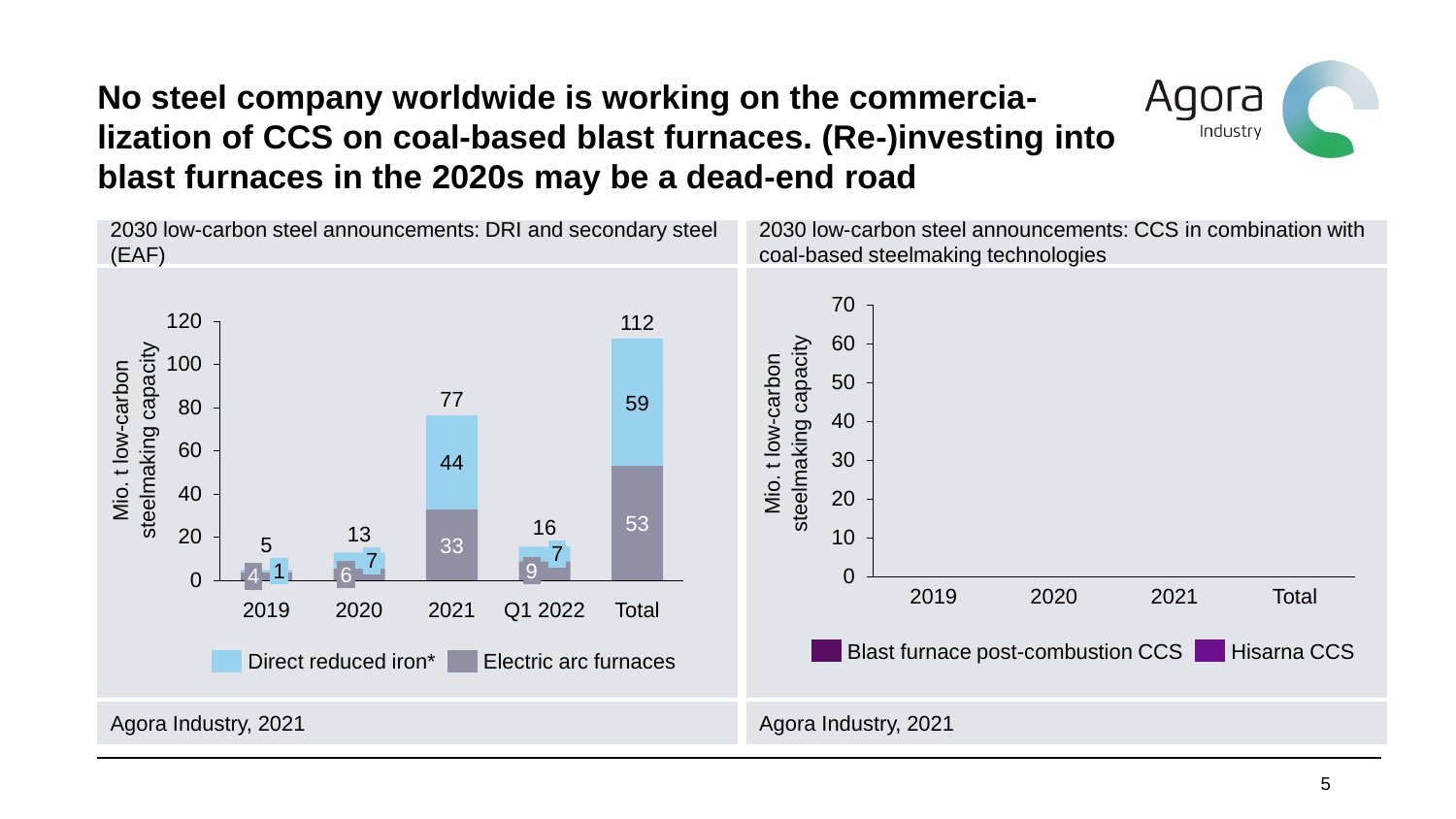#### **Global Steel: the asset transition task in the 2020s is enormous – but each low-carbon steel plant transitions more workers to** Industry **clean and future-proof jobs**

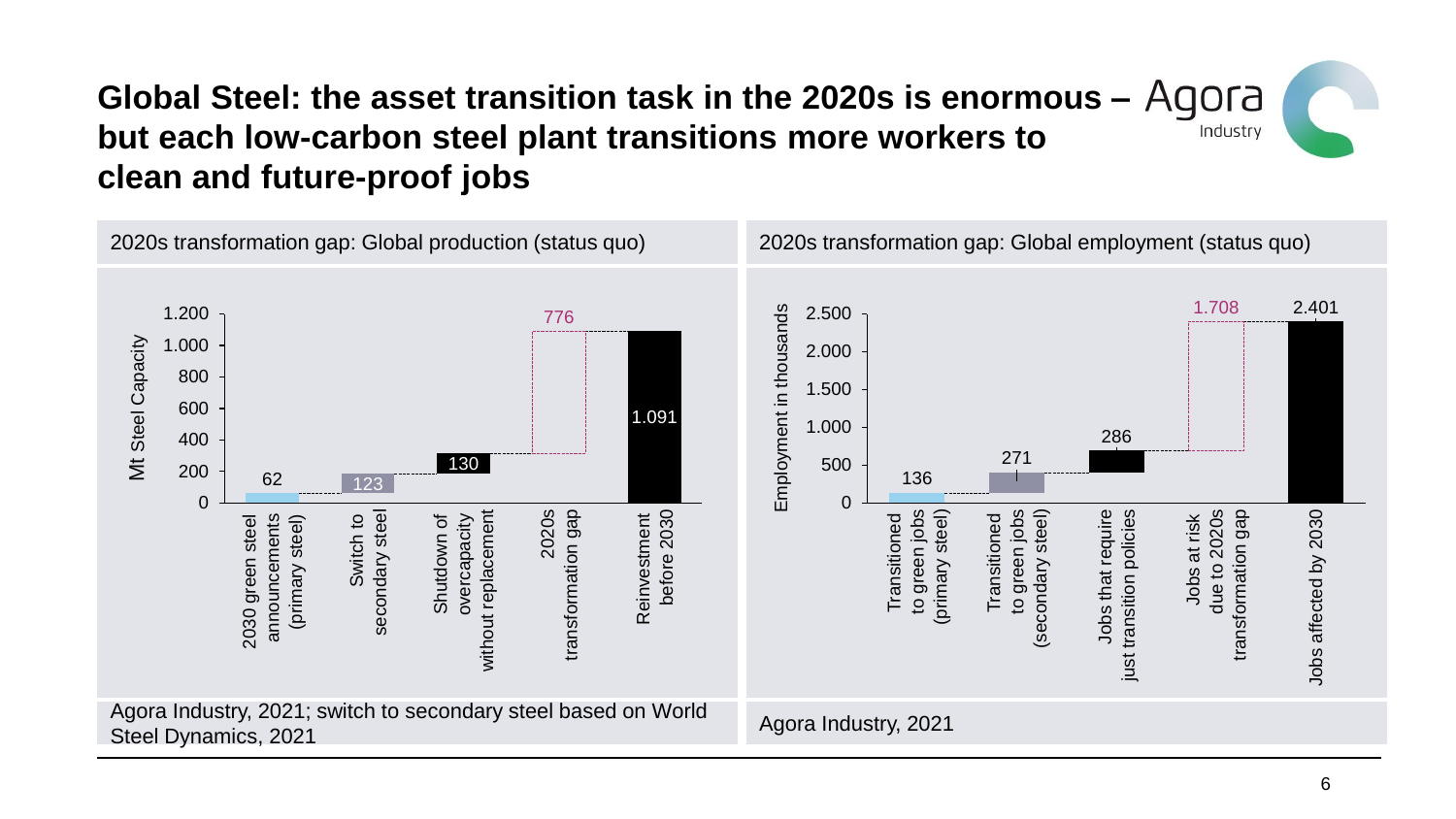## **In the EU, most blast furnaces that reach the end of their campaign life by 2030 will be replaced with low-carbon technologies – policies that support final investment decisions are needed now**



gora

Industry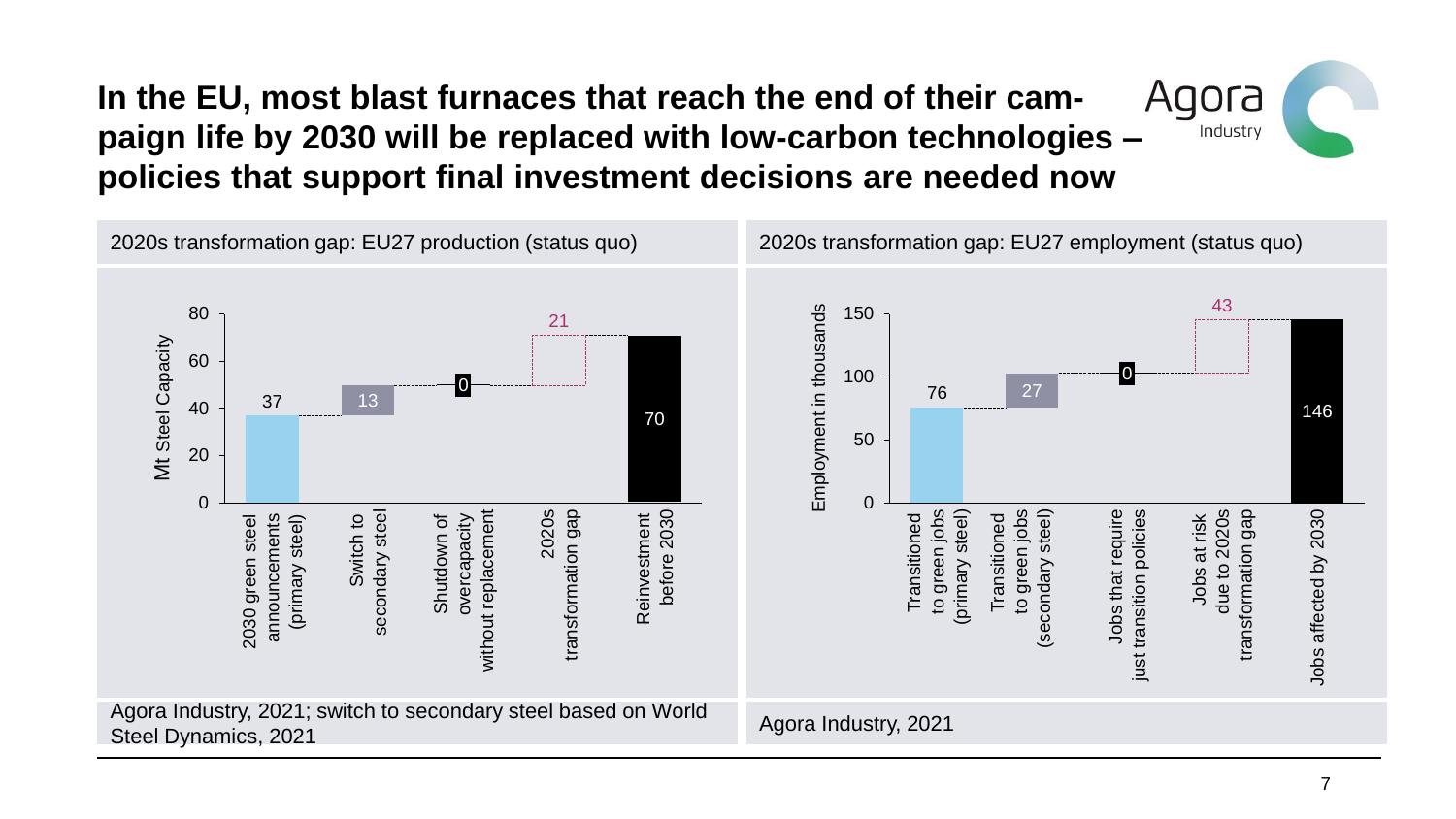

## **Conclusions**

- $\rightarrow$  The global steel transformation needs to start in the 2020s. Key low-carbon technologies are ready and can be deployed now.
- $\rightarrow$  As of now, DRI seems to be the only key low-carbon technology to decarbonize primary steelmaking that will be available in the 2020s. Challenges for its deployment include high grade iron ore qualities, clean hydrogen supply, an increase of DRI engineering capacity and policy instruments to bridge the cost gap.
- $\rightarrow$  Aligning the steel sector with a 1.5°C compatible scenario needs to put the asset transition from coal to clean at its core. The best strategy is to avoid reinvestments into new blast furnaces by instead prolonging lifetimes of old assets by 2-5 years and after 2025, invest into DRI directly.
- $\rightarrow$  For advanced economies this means that each blast furnace that reaches the end of its lifetime will be replaced with a technology that is compatible with climate neutrality. The EU and the US are planning to phase-out coal in the power sector by the early 2030s - by then blast furnaces would be highest emitters.
- $\rightarrow$  A single-speed global steel transformation can bring enhanced international cooperation and a level playing field. The transformation will help to transition millions of workers to clean, future-proof jobs.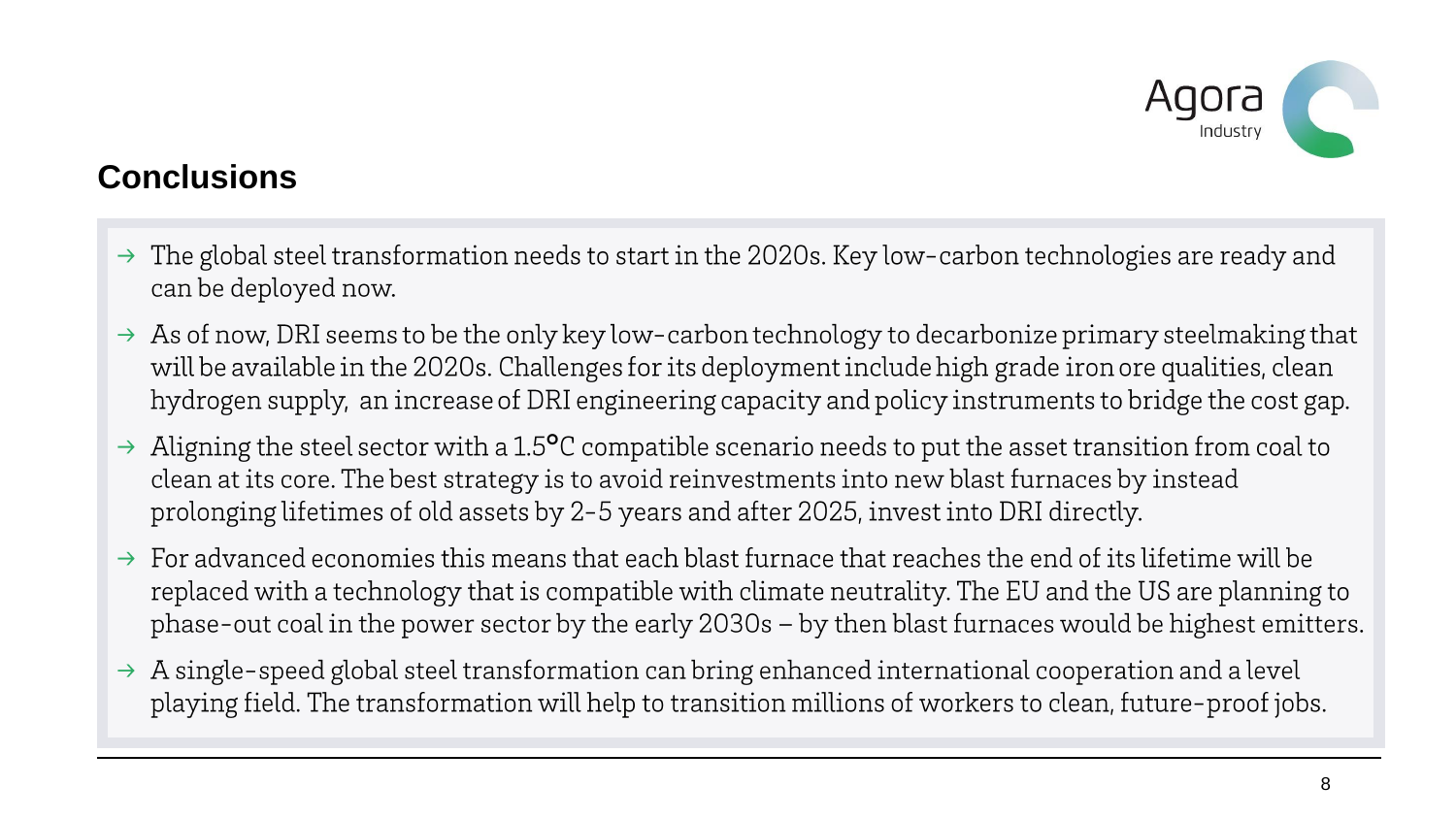

## **For more information: "Global Steel at a Crossroads" Paper** and the "Global Steel Transformation Tracker"